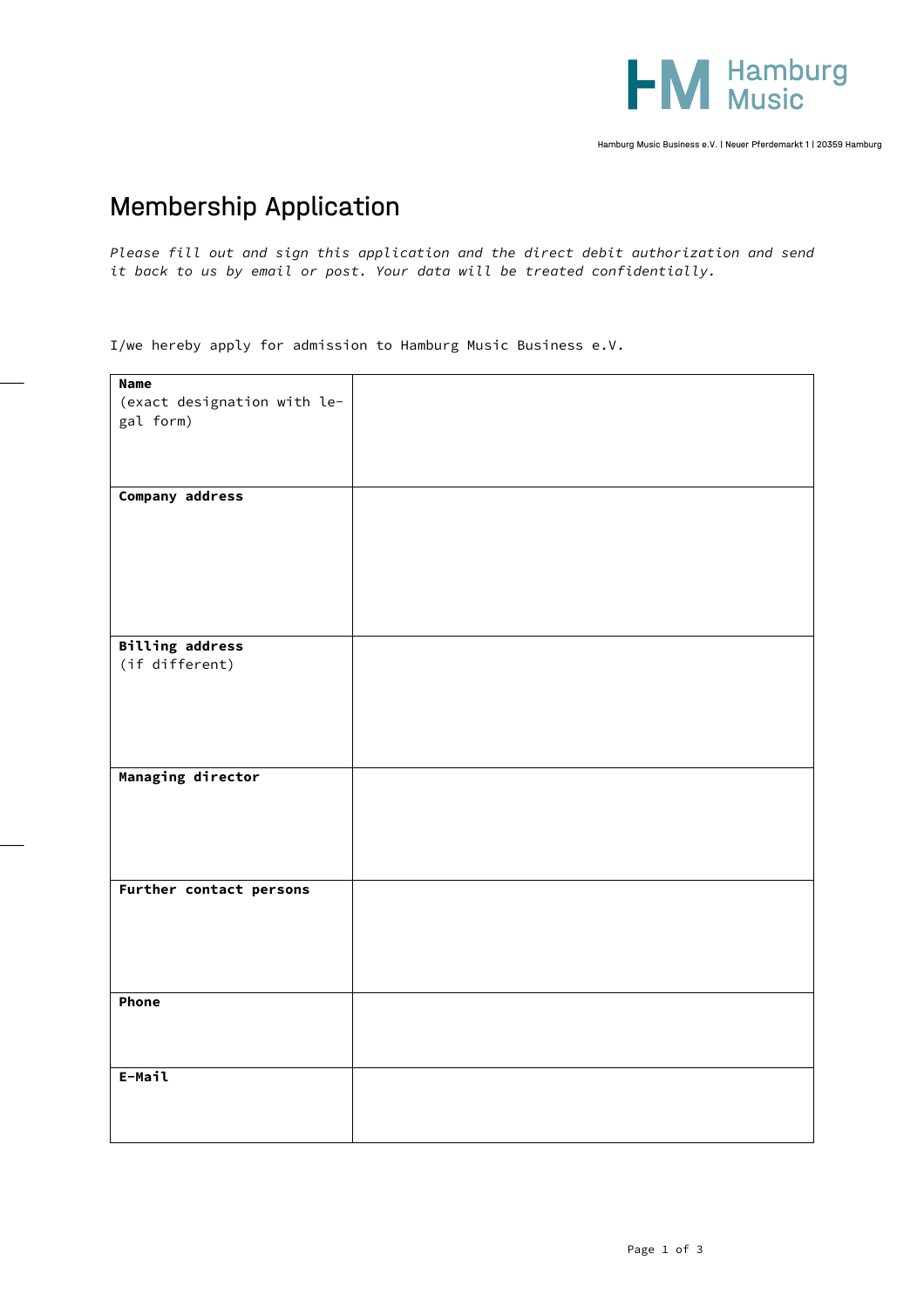

| Homepage                   |                                  |                                   |
|----------------------------|----------------------------------|-----------------------------------|
|                            |                                  |                                   |
| Fields of activity         | Educational<br>$\circ$           | Law firm / tax consul-<br>$\circ$ |
| (please mark, multiple an- | Concerts/Booking<br>$\circ$      | tancy                             |
| swers are possible)        | Label<br>$\circ$                 | Other services<br>$\circ$         |
|                            | Management/Consulting<br>$\circ$ | Venue<br>$\circ$                  |
|                            | Media<br>$\circ$                 | Event technology<br>$\circ$       |
|                            | Music & Mediaproduc-<br>$\circ$  | Publishing<br>$\circ$             |
|                            | tion                             | Distribution<br>$\circ$           |
|                            |                                  |                                   |
| Number of employees        |                                  |                                   |
|                            |                                  |                                   |
|                            |                                  |                                   |
|                            |                                  |                                   |
| Type of membership         | Ordinary member<br>$\circ$       |                                   |
| (according to §4           | Associate member<br>$\circ$      |                                   |
| Mitglieder)                | Sponsoring member<br>$\circ$     |                                   |
|                            |                                  |                                   |

I hereby confirm that I would like to become a member of Hamburg Music Business e.V. and actively support the purpose of the association. I am familiar with the fee schedule (§10) and the statutes.

Location, Date Signature

.................................. .................................